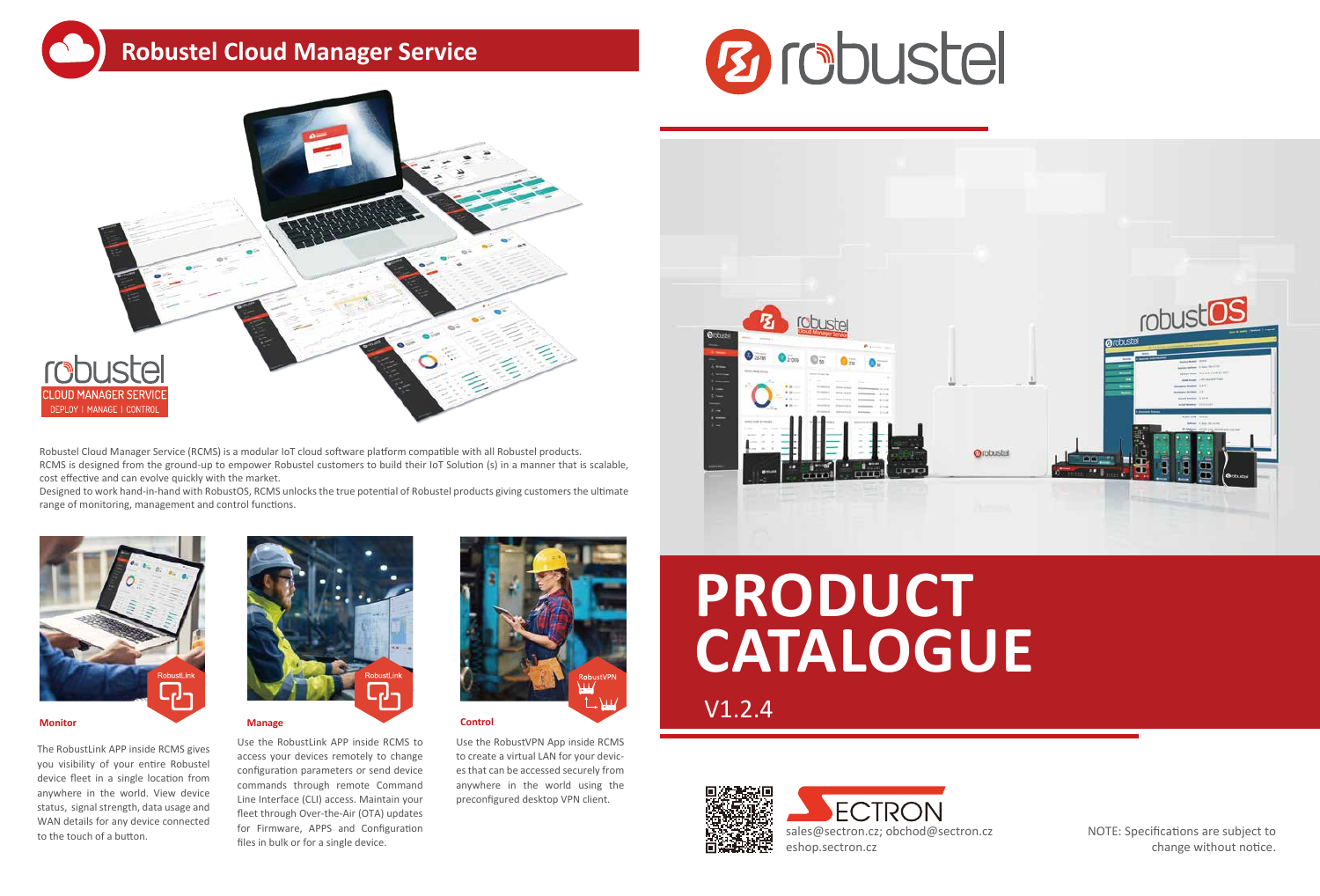## **Recommend product: M1200, R3000, R3000 Lite, R1500**

## **Recommend product: R5020, R2110, R2000, R1520**

### **Recommend product: R2000 Dual, R2000, R3000 Quad, R2110**











# **Robustel Inside**

Robustel's 3G/4G routers are commonly used to provide Passenger WiFi solutions for vehicles ranging from a taxi to a high speed train.

Robustel's ability to deliver 802.11ac WiFi and LTE CAT6 communications in an industrial package provides the perfect platform from which to build fast and very cost-effective Passenger WiFi systems.



## **Recommend product: R2000, M1200, R1510, R1520, R2110**



The R2000 Dual provides solid 4G/LTE connectivity with dual module failover to maximize upload bandwidth and network availability for video surveillance systems, and through POE, users can use RCMS cloud to control the ON/OFF of remote cameras.





The industrial level oriented product design enables the M1200 to provide 24h/7D online communication for remote data collection in harsh environments with intense weather of electromagnetic interference. Compatible with 3rd party cloud platforms and onboard intelligent applications liake Modbus TCP to RTU conversion, remote management, configuration, and OTA firmware updates simplify the integration, installation,operation and maintenance of any wireless IoT solution.



R1510 Dual Ethernet port (LAN + WAN) router combined with advanced 4G LTE technology provides wide band cellular communication and secure VPN tunnels for remote on-site Kiosks. A fully open SDK support makes the R1510 a great choice for custom application for finance and vending.

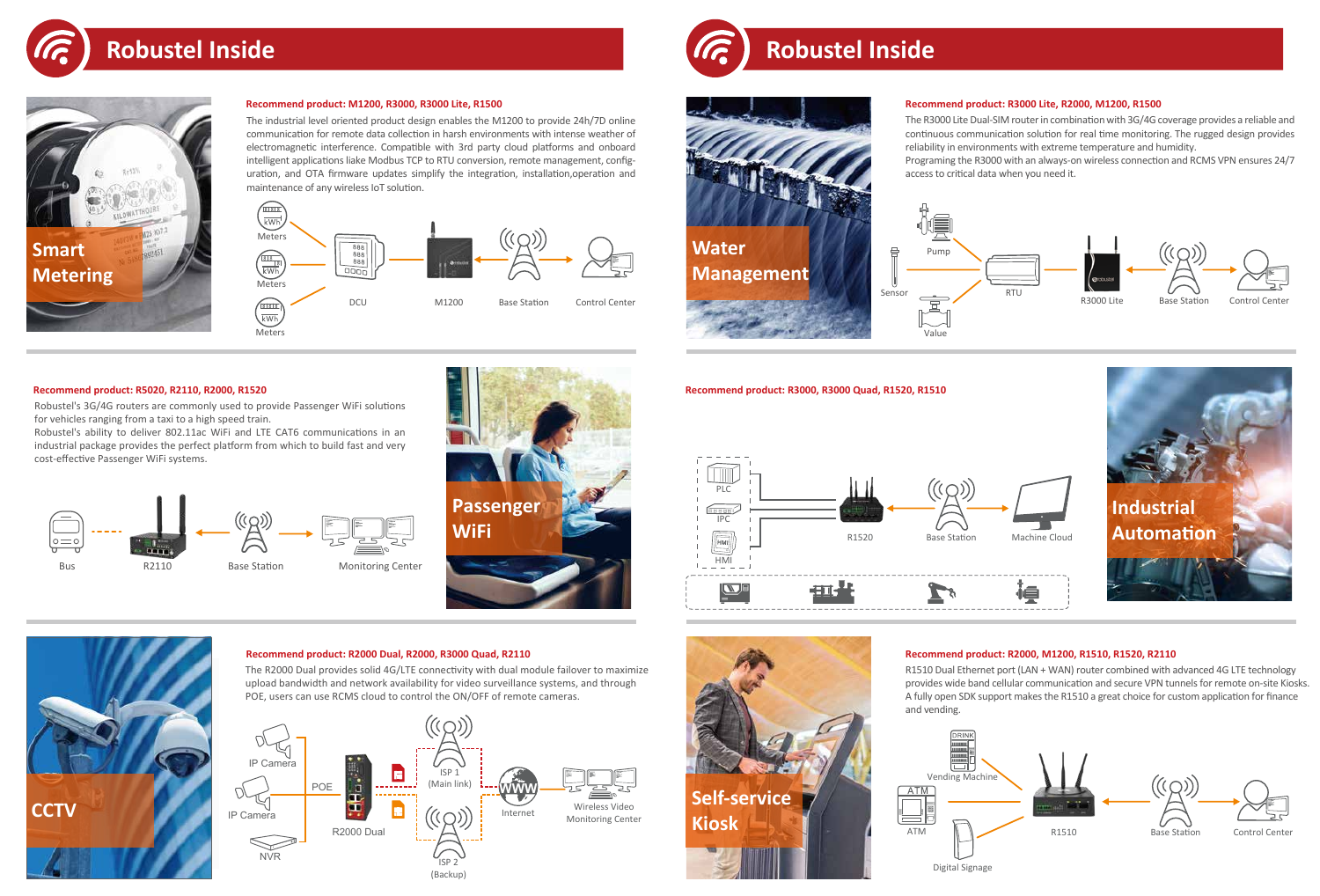|                | Model                    | <b><i><u></u></i></b> robustel | Cellular                       | <b>SIM</b>     | Cellular<br>Antenna              | <b>Ethernet</b>                     | <b>Serial</b>                                            | Voice                   | <b>USB</b>      | I/O                                | <b>Bluetooth</b>                                                               | <b>MicroSD</b> | POE                                              | LED.<br><b>Indicators</b>                                                                    | <b>GNSS</b> | Wi-Fi                                          | <b>Power Supply Input Range Mounting</b>   |                                   | <b>Dimension</b><br>Weight                     | Operating<br><b>Temperature</b>                                                                       | Approval                                                                                                                                                                 | <b>Software</b>                                      | <b>Firmware</b><br><b>Upgrade</b> |
|----------------|--------------------------|--------------------------------|--------------------------------|----------------|----------------------------------|-------------------------------------|----------------------------------------------------------|-------------------------|-----------------|------------------------------------|--------------------------------------------------------------------------------|----------------|--------------------------------------------------|----------------------------------------------------------------------------------------------|-------------|------------------------------------------------|--------------------------------------------|-----------------------------------|------------------------------------------------|-------------------------------------------------------------------------------------------------------|--------------------------------------------------------------------------------------------------------------------------------------------------------------------------|------------------------------------------------------|-----------------------------------|
|                | R2000-4L<br>R2000-4M     | 00.                            | 4G TDD/FDD LTE<br>LTE-M/NB-IoT |                | 1/2                              | 2 x LAN<br>or<br>1 x WAN<br>1 x LAN | N/A                                                      | N/A                     | N/A             | N/A                                | N/A                                                                            | N/A            | N/A                                              | 6 includes<br>RUN, PPP,<br>USR,<br>3 x RSSI                                                  | N/A         | Optional,<br>supports AP<br>and<br>Client mode | 9 to 36 VDC                                |                                   | 127.5 x 82.5 x 29.5mm<br>305g<br>Metal housing |                                                                                                       | CE, RCM, EAC, CCC, FCC,<br>PTCRB, E-Mark,<br>Telec, CB, IC, TRA, ICASA,<br>Anatel, CRC, SUBTEL, ENACOM,<br>URSEC, ARCOTEL, ASEP<br>AT&T, Rogers, TELUS<br>RoHS 2.0, WEEE |                                                      |                                   |
|                | R2000-D4L1<br>R2000-D4L2 | 化硼黄                            | 4G TDD/FDD LTE                 |                | $\overline{2}$<br>$\overline{4}$ | 1 x WAN<br>4 x LAN                  | N/A                                                      | N/A                     | N/A             | $1 \times DI$<br>(ACC)             | N/A                                                                            | N/A            | max 4 x POE<br>ports<br>(30w each)<br>802.3at/af | 12 includes<br>1 x RUN,<br>2 x PPP,<br>1 x USR,<br>2 x NET,<br>6 x RSSI                      | N/A         | Supports AP<br>and<br>Client mode              | 9 to 57 VDC                                |                                   | 145 x 130 x 46 mm,<br>750g,<br>Metal housing   | $-25$ to $+70^{\circ}$ C                                                                              | CE, RCM, EAC<br>ICASA,<br>CRC, SUBTEL,<br>RoHS 2.0, WEEE                                                                                                                 |                                                      |                                   |
| ះ<br><b>Ro</b> | R2000-E4L1               | $-14.7$<br><b>HALL</b>         | 4G TDD/FDD LTE                 |                | $\overline{2}$                   | 1 x WAN<br>4 x LAN                  | 1 x RS232<br>or RS485<br>(RJ-11 port)                    | 1 x FXS<br>(RJ-11 port) | 1 x USB<br>host | N/A                                | N/A                                                                            | N/A            | N/A                                              | 11 includes<br>1 x RUN,<br>1 x NET1,<br>1 x NET2,<br>1 x USR,<br>$1 \times$ RSSI1,           | N/A         | Supports AP<br>and<br>Client mode              | 9 to 36 VDC                                |                                   | 193 x 113 x 32 mm,<br>695g,<br>Metal housing   |                                                                                                       | CE, RCM<br>ICASA, CRC,<br>RoHS 2.0, WEEE                                                                                                                                 |                                                      |                                   |
| R2000 Cellular | R2000-E4L2               |                                |                                |                | $\overline{4}$                   |                                     |                                                          | Choose one only         |                 |                                    |                                                                                |                |                                                  | 1 x RSSI2,<br>5 x Etnernet                                                                   |             |                                                |                                            | Din-Rail<br>Wall-Mount<br>Desktop |                                                |                                                                                                       |                                                                                                                                                                          | VPN/RobustVPN<br><b>Routing Protocol</b><br>Firewall | Web/CLI/<br>SMS/                  |
|                | R2010-4L                 | as a m OA                      | 4G TDD/FDD LTE                 | $\overline{2}$ | $\overline{1}$                   | 2 x LAN<br>or 1 WAN<br>1 x LAN      | 1 x RS232<br>or<br>1 x RS485<br>(software<br>selectable) | N/A                     | N/A             | $1 \times DI$<br>$1 \times DO$     | N/A                                                                            | N/A            | Optional,<br>1 x PD<br>802.3at                   | 6 includes<br>1 x RUN,<br>1 x MDM,<br>1 x WiFi,<br>3 x RSSI                                  | N/A         | AP and<br>Client mode                          | 9 to 36 VDC                                |                                   | 127 x 82 x 30 mm,<br>350g,<br>Metal housing    | -35 to +70 $^{\circ}$ C                                                                               | CE, RCM, CCC*<br>RoHS 2.0, WEEE                                                                                                                                          | $SDK + APP$                                          | RCMS                              |
|                | R2011-4L                 | <b>IN DETAIL</b>               | 4G TDD/FDD LTE                 | $\overline{2}$ | 1                                | 2 x LAN<br>or<br>1 x WAN<br>1 x LAN | N/A                                                      | N/A                     | N/A             | N/A                                | N/A                                                                            | N/A            | Optional,<br>1 x PD<br>802.3at                   | 6 includes<br>1 x RUN,<br>1 x MDM,<br>1 x WiFi,<br>3 x RSSI                                  | N/A         | AP and<br>Client mode                          | 9 to 36 VDC                                |                                   | 127 x 82 x 30 mm,<br>350g,<br>Metal housing    |                                                                                                       | CE, RCM, CCC*<br>RoHS 2.0, WEEE                                                                                                                                          |                                                      |                                   |
|                | R2110-4L                 | $\frac{1}{2}$                  | 4G TDD/FDD LTE                 | $\overline{2}$ | $\overline{2}$                   | 1 x WAN<br>3 x LAN                  | 1 x RS232<br>1 x RS485                                   | N/A                     | 1 x USB<br>host | 1 x DI<br>$1 \times DO$<br>1 x ACC | Optional<br><b>BLE 5.0</b><br>Compatible<br>with<br>BLE 4.2,<br><b>BLE 4.0</b> | 1              | Optional,<br>1 x PD<br>port<br>802.3at           | 6 includes<br>1 x RUN,<br>1 x Modem,<br>1 x USR,<br>1 x RSSI,<br>$1 \times$ NET,<br>1 x WiFi | Optional    | Supports AP<br>and<br>Client mode              | 9 to 36 VDC (POE-PD)<br>10 to 36 VDC (ACC) |                                   | 125 x 100 x 48mm,<br>500g,<br>Metal housing    | Normal<br>operation:<br>$-20$ to $+55^{\circ}$ C<br>Extended<br>operation:<br>-25 to +70 $^{\circ}$ C | CE, E-Mark,<br>RCM, ICASA,<br>Telec, Jate,<br>Telstra,<br>RoHS 2.0, WEEE<br>(*: In progress)                                                                             |                                                      |                                   |

|                  | Model                            | <b>Ø</b> robustel | Cellular                     | <b>SIM</b>     | Cellular<br><b>Antenna</b> | <b>Ethernet</b>                     | Serial                          | Voice | <b>USB</b>     | 1/O                            | <b>Bluetooth</b> | <b>MicroSD</b> | POE                       | LED.<br>Indicators                                                      | <b>GNSS</b> | Wi-Fi                             | <b>Power Supply</b><br><b>Input Range</b> | <b>Mounting</b>        | <b>Dimension</b><br>Weight                         | Operating<br>Temperature | Approval                                                                                                                                                                                      | Software                                                        | Firmware<br>Upgrade |
|------------------|----------------------------------|-------------------|------------------------------|----------------|----------------------------|-------------------------------------|---------------------------------|-------|----------------|--------------------------------|------------------|----------------|---------------------------|-------------------------------------------------------------------------|-------------|-----------------------------------|-------------------------------------------|------------------------|----------------------------------------------------|--------------------------|-----------------------------------------------------------------------------------------------------------------------------------------------------------------------------------------------|-----------------------------------------------------------------|---------------------|
|                  | R1510-4L                         |                   | LTE Cat-1/<br>4G TDD/FDD LTE |                | $\overline{2}$             | 1 x WAN<br>1 X LAN<br>or<br>2 x LAN | N/A                             | N/A   | N/A            | 1 x DI<br>$1 \times$ DO        | N/A              | N/A            | N/A                       | 5 includes<br>1 x RUN,<br>1 x MDM,<br>1 x USR,<br>1 x RSSI,<br>1 x WiFi | N/A         | Supports AP<br>and<br>Client mode | 9 to 36 VDC                               |                        | 91.5 x 91.5 x 30.8 mm,<br>200g,<br>Plastic housing | $-25$ to $+70^{\circ}$ C | CE, RCM, CCC*<br>Telec, TRA, JATE, ICASA,<br>CRC, URSEC,<br>RoHS 2.0, WEEE<br>(*: In progress)                                                                                                |                                                                 |                     |
| R1500 Cell       | R1511-4L                         | <b>AGS</b>        | LTE Cat-1/<br>4G TDD/FDD LTE |                | $\overline{2}$             | 1 x WAN<br>1 X LAN<br>or<br>2 x LAN | 1 x RS232<br>or<br>1 x RS485    | N/A   | N/A            | N/A                            | N/A              | N/A            | N/A                       | 5 includes<br>1 x RUN,<br>1 x MDM,<br>1 x USR,<br>1 x RSSI,<br>1 x WLAN | N/A         | AP and<br>Client mode             | 9 to 36 VDC                               | Din-Rail               | 91.5 x 91.5 x 31.5mm<br>150g,<br>Plastic housing   | -25 to +70 $^{\circ}$ C  | CE, RCM, PTCRB, FCC, IC,<br>PTCRB, AT&T, Verizon*<br>Telec, JATE<br>RoHS 2.0, WEEE<br>(*: In progress)                                                                                        | VPN/RobustVPN<br><b>Routing Protocol</b>                        | Web/CLI/            |
|                  | $R1520 - 4L(s)$<br>$R1520-4L(v)$ |                   | 4G TDD/FDD LTE               | $\overline{2}$ | $\overline{2}$             | 1 x WAN<br>4 X LAN<br>or<br>5 x LAN | 1 x RS232<br>1 x RS485          | N/A   | $\overline{1}$ | $1 \times DI$<br>$1 \times$ DO | N/A              | N/A            | 1 x PD<br>port<br>802.3at | 5 includes<br>1 x RUN,<br>1 x MDM,<br>1 x USR,<br>1 x RSSI,<br>1 x WiFi | N/A<br>Yes  | Supports AP<br>and<br>Client mode | 9 to 36 VDC                               | Wall-Mount<br>Desktop  | 105 x 90 x 46 mm,<br>250g,<br>Plastic housing      | -25 to +70 $^{\circ}$ C  | CE, FCC, RCM, CCC,<br>Telec, JATE, IC, E-Mark,<br>TRA, PTCRB, NTC, ICASA, KCC<br>AT&T, Verizon*<br>Rogers*, Telus*<br>RoHS 2.0, WEEE<br>(*: In progress)                                      | Firewall<br>$SDK + APP$                                         | SMS/<br>RCMS        |
|                  | R1520-4L Global                  |                   | 4G TDD/FDD LTE               | $\overline{2}$ | $\overline{2}$             | 1 x WAN<br>4 X LAN<br>or<br>5 x LAN | 1 x RS232<br>1 x RS485          | N/A   |                | 1 x DI<br>$1 \times$ DO        | N/A              | N/A            | 1 x PD<br>port<br>802.3at | 5 includes<br>1 x RUN,<br>1 x MDM,<br>1 x USR,<br>1 x RSSI,<br>1 x WiFi | Yes         | Supports AP<br>and<br>Client mode | 9 to 36 VDC                               |                        | 105 x 90 x 46 mm,<br>250g,<br>Plastic housing      | -25 to +70 $^{\circ}$ C  | E-Mark, RCM, CE, FCC, CCC,<br>ICASA, IC, TRA, NTC, IMDA, NBTC,<br>SIRIM, MTC, PTCRB, EAC*, TELEC<br>JATE, Anatel, CB*, SUBTEL, KC<br>CRC, ENACOM, URSEC<br>RoHS 2.0, WEEE<br>(*: In progress) |                                                                 |                     |
|                  |                                  |                   |                              |                |                            |                                     |                                 |       |                |                                |                  |                |                           |                                                                         |             |                                   |                                           |                        |                                                    |                          |                                                                                                                                                                                               |                                                                 |                     |
| edded<br>Routers | ١ā<br>R1511P-4L                  |                   | 4G TDD/FDD LTE               |                | $\overline{2}$             | 2 x LAN<br>or<br>$A = 1 A A1$       | optional<br>hardware<br>1.00000 | N/A   | N/A            | N/A                            | N/A              | N/A            | N/A                       | 5 includes<br>1 x RUN,<br>1 x MDM,<br>4.1100                            | N/A         | AP and<br>elta extraora al al-    | 9 to 36 VDC                               | Din-Rail<br>Wall-Mount | N/A                                                | -25 to +70 $^{\circ}$ C  | CE, RCM<br>$4 + 1 = 2 + 2 = 3$                                                                                                                                                                | VPN/RobustVPN<br><b>Routing Protocol</b><br><b>Character II</b> | Web/CLI/<br>SMS/    |

|                           | R1520-4L GIODAI |                 | 4G TDD/FDD LTE |  | .<br>or<br>5 x LAN                  | 1 x RS485                                                   | <b>N/A</b> |     | <b>INDI</b><br>$1 \times DO$ | N/A | N/A | port<br>802.3at | $\pm$ $\land$ $\cdot\cdot\cdot$ $\cdot\cdot\cdot$ $\cdot\cdot$<br>1 x USR,<br>1 x RSSI,<br>1 x WiFi | Yes | and<br>Client mode    | 9 to 36 VDC |                                   | 250g,<br>Plastic housing |                         | -25 to +70°C   JATE, Anatel, CB*, SUBTEL, KC  <br>CRC, ENACOM, URSEC<br>RoHS 2.0, WEEE<br>(*: In progress) |                                                                     |                                 |
|---------------------------|-----------------|-----------------|----------------|--|-------------------------------------|-------------------------------------------------------------|------------|-----|------------------------------|-----|-----|-----------------|-----------------------------------------------------------------------------------------------------|-----|-----------------------|-------------|-----------------------------------|--------------------------|-------------------------|------------------------------------------------------------------------------------------------------------|---------------------------------------------------------------------|---------------------------------|
| Embedded<br>3G/4G Routers | R1511P-4L       | <b>Contract</b> | 4G TDD/FDD LTE |  | 2 x LAN<br>or<br>1 x LAN<br>1 x WAN | optional<br>hardware<br>1 x RS232<br><b>or</b><br>1 x RS485 | N/A        | N/A | N/A                          | N/A | N/A | N/A             | 5 includes<br>1 x RUN,<br>1 x MDM,<br>1 x USR,<br>1 x RSSI,<br>1 x WLAN                             | N/A | AP and<br>Client mode | 9 to 36 VDC | Din-Rail<br>Wall-Mount<br>Desktop | N/A                      | -25 to +70 $^{\circ}$ C | CE, RCM<br>(*: In progress)                                                                                | VPN/RobustVPN<br><b>Routing Protocol</b><br>Firewall<br>$SDK + APF$ | Web/CLI,<br>SMS/<br><b>RCMS</b> |